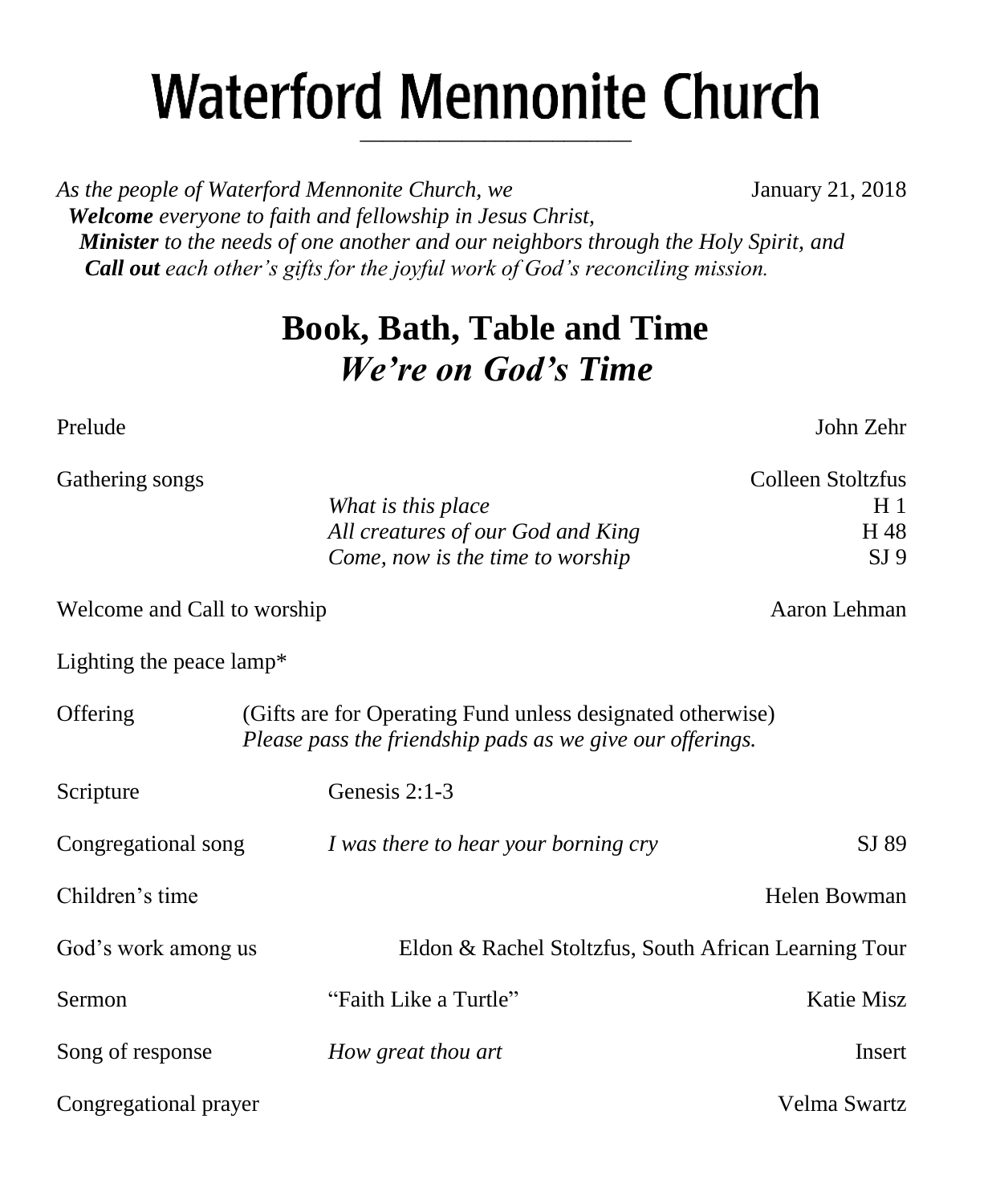#### **Benediction**

Sending song

H = *Hymnal: A Worship Book*; SJ = *Sing the Journey; SS = Sing the Story*

\*We light the peace lamp every Sunday to lament all unnecessary and violent loss of life around the world.

**Living Stream Worship: The services are live streamed at** [www.waterfordchurch.org](http://www.waterfordchurch.org/)

#### **Special Events**

*Next Sunday*, January 28, we will share in communion. We will also collect offerings for the Sharing Fund.

#### **Welcome Guests**

Large print copies of the bulletin and the hymnal and hearing aid systems are available from the ushers. Sermon boards for children are available at the back door; please pick one up as you enter. You are invited to bring infants through age two children to the nursery. Pick up the newsletter, *Buzz,* from the welcome kiosk in the foyer.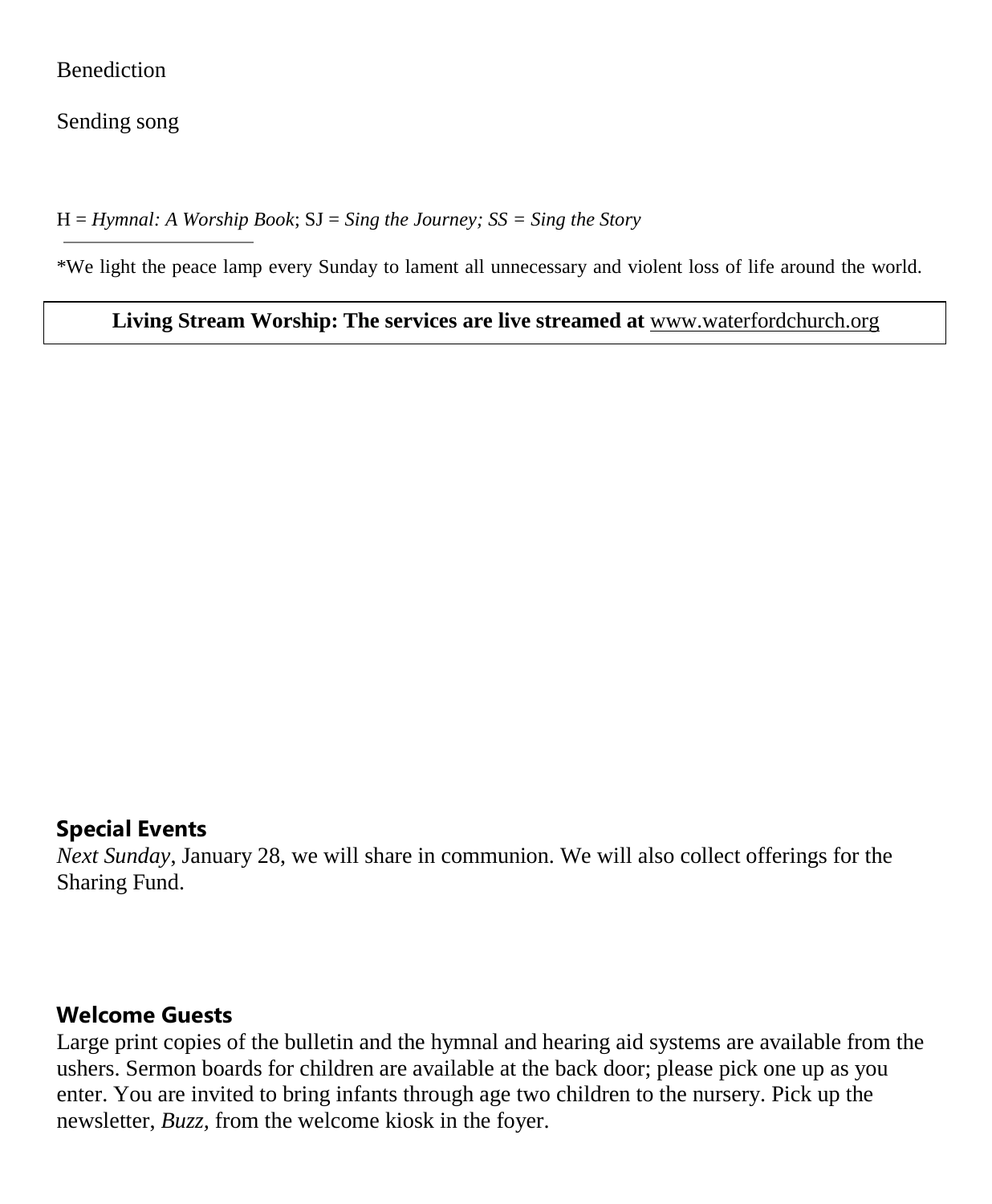## **Prayers for Brothers and Sisters**

This week we remember in prayer college student *Carly Gingerich* who is a first year student at Eastern Mennonite University.

*A family with two young children* is sharing Jesus' love through teaching and community art projects in a Middle Eastern country that is predominantly Muslim. They are serving with Mennonite Mission Network and Eastern Mennonite Missions. Pray for meaningful social and spiritual relationships.

*Mennonite Church USA* as we embark on our [Journey Forward](https://mennoniteusa.us1.list-manage.com/track/click?u=97f16d9c230780d6354d01572&id=ff8e0529d8&e=535ab6e3ba) in this new year, that we may seek the beauty and hope of God's spirit drawing us into this community of faith.

*All those recovering* from the loss of homes and loved ones to the mud slides in California.

*Galen and Esther Yoder* as they adjust to the move to The Haven at Greencroft Healthcare.

Steven and Emily Landis' daughter, *Jill, and her daughters,* as they continue their grief journey and return to the Sudan.

*Jerrell and Jane Ross Richer* as they lead a regional retreat this week for MMN workers from Colombia and Peru.

*Emily Bowman* participating in an MCC Re-entry Retreat this week in California.

*God's hospitality* to be realized toward the stranger in our community and in our nation.

*Guests in the Interfaith Hospitality Network* who Waterford hosted this week, for God to continue to be a companion and guide on their life journeys. And for the *IHN staff* living in leadership transition.

#### **Welcome Team**

| Elmer & Deloris Wyse; Sheldon Swartz                                                    |
|-----------------------------------------------------------------------------------------|
| Bruce Snyder, Ken Otto, Dennis Myers (1 <sup>st</sup> );                                |
| Glenn Reinford, Byron Yoder, Don Miller (2 <sup>nd</sup> )                              |
| Beth Smucker, Diane Bodiker (1 <sup>st</sup> ); Barb Westerbeek, Kathy Myers (Nurture); |
| Rachel Brenneman, Lorraine Reinford $(2nd)$                                             |
| Glen Kauffmann, Chrissy Kauffmann, Gabe Hartzler                                        |
|                                                                                         |